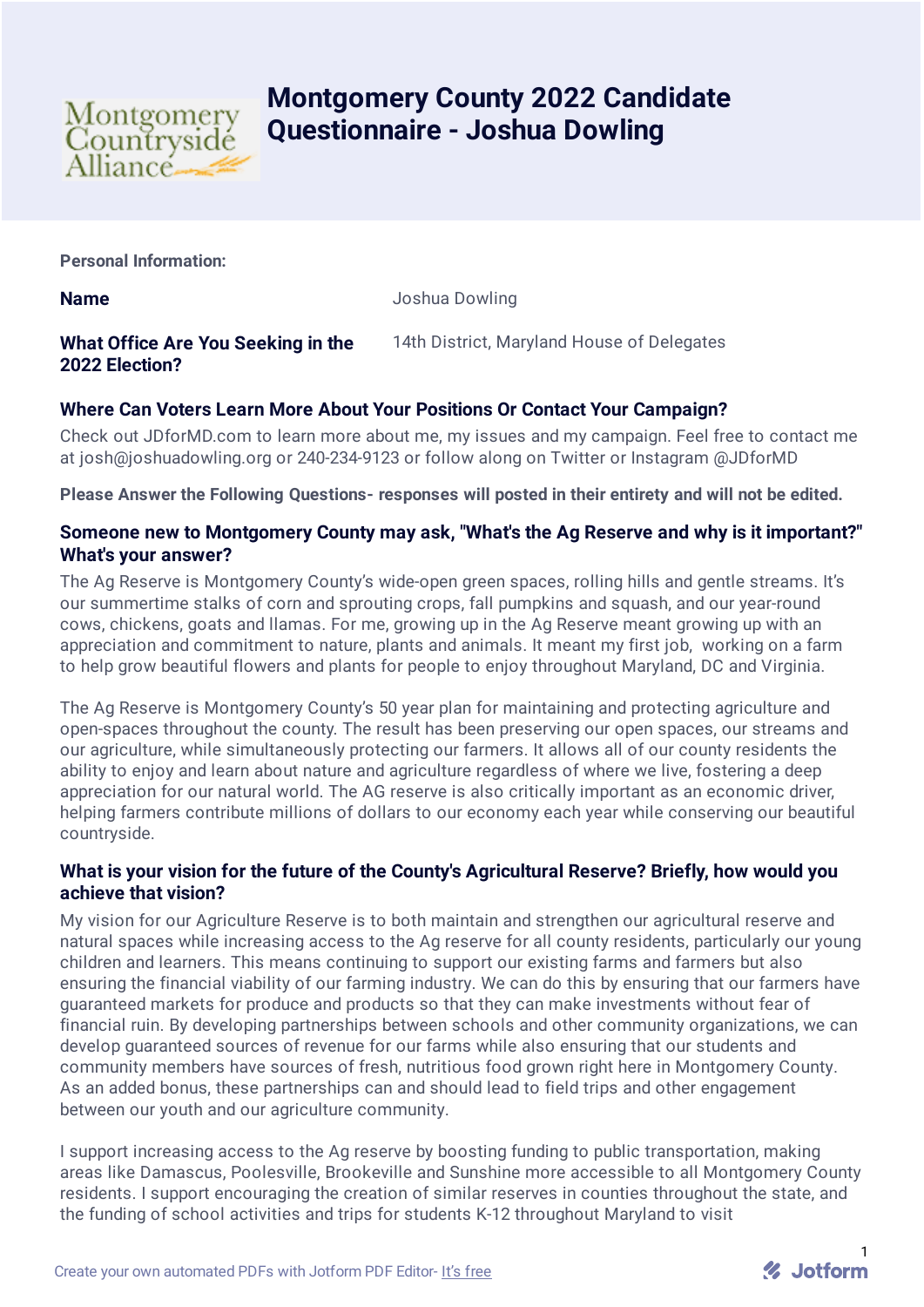Montgomery County's farms and natural areas. We have the potential to both increase economic opportunity for these areas while helping to foster a love of our natural environment and resources.

We all deserve clean skies, healthy food, and a green, livable county.

#### **What are your priorities regarding stewardship of the County's natural resources (water, forests, open spaces) and parkland?**

At the state level, I would like to change the law to better protect our natural resources. I support the creation of independent state and local level offices of Environmental Justice and Advocacy which would consolidate existing agencies and services, saving taxpayer money while simultaneously creating a one-stop shop for the stewardship, preservation and protection of our natural resources throughout Montgomery County and Maryland. This independent office would advocate on behalf of both residents and our environment and would evaluate legislation and proposals for their proposed environmental impact. Further, I support amending the Forest Conservation Act to strengthen protections of Maryland's existing forests, and to require a greater than 1-to-1 replacement rate for trees removed for development. Finally, I support adding an environmental science/stewardship requirement to our states' public schools: every student should graduate with the knowledge of how to protect and appreciate our natural environment.

#### **What role will you play with regard to ensure that we safeguard our drinking water supply both surface and groundwater?**

Throughout Maryland, we must refurbish and reconstruct aging sewage systems to prevent polluted water from leaking into our rivers, streams and water sources; I will support legislation to that effect. I will also push for legislation that requires groundcover, rain gardens and rainscaping on public lands while incentivizing such moves in private spaces. I will seek to dramatically limit the amount of singleuse plastics in Maryland to help remove microplastics in our drinking water. Finally, I will seek to rapidly phase out waste-to-energy power facilities and lessen our reliance on landfills, both of which pollute our air and poison the groundwater in Montgomery County.

### **What are your top priorities to help the County address climate change? What role will the Ag Reserve play?**

My top priorities to help Montgomery County and Maryland address climate change are to prevent further loss of green spaces and forest, reduce and eliminate dirty energy (including waste-to-energy) within the next five years, and dramatically reduce the amount of trash that is not compostable or recyclable. Montgomery County is in a prime position to be a global leader for combating the climate crisis. We can continue to protect our open spaces, like the Ag Reserve, by making sure our farms stay open, profitable and accessible to all. We must resist the urge to chip away at rural spaces in favor of urban sprawl and ensure that Montgomery County continues to practice smart, sustainable growth. The Ag Reserve can play a major role here by educating county residents on the importance of environmental protection while simultaneously limiting our carbon footprint. The state and county should further incentivize switching to clean and green energy for our farms, private businesses and homes through direct subsidies and payments.

#### **What more can be done to support our local farm businesses and rural communities?**

I support increasing access to the Ag Reserve by increasing funding to public transportation, potentially making areas like Damascus, Poolesville, Brookeville and Sunshine more accessible for all Montgomery County residents on the weekends during Spring, Summer and Fall. I support the funding of school activities and trips for students K-12 throughout Maryland to visit Montgomery County's farms and natural areas. As a teacher, I support the creation of partnerships between farms, rural communities and public schools to help foster a love of our rural spaces and farms throughout Montgomery County. I support the creation of programs that would enhance Maryland and Montgomery County's role in purchasing farm goods and buying local goods to help feed Maryland's public school students while simultaneously supporting and showcasing our local businesses.

# **What are your regional transportation priorities? Do you support M83 and an additional Potomac**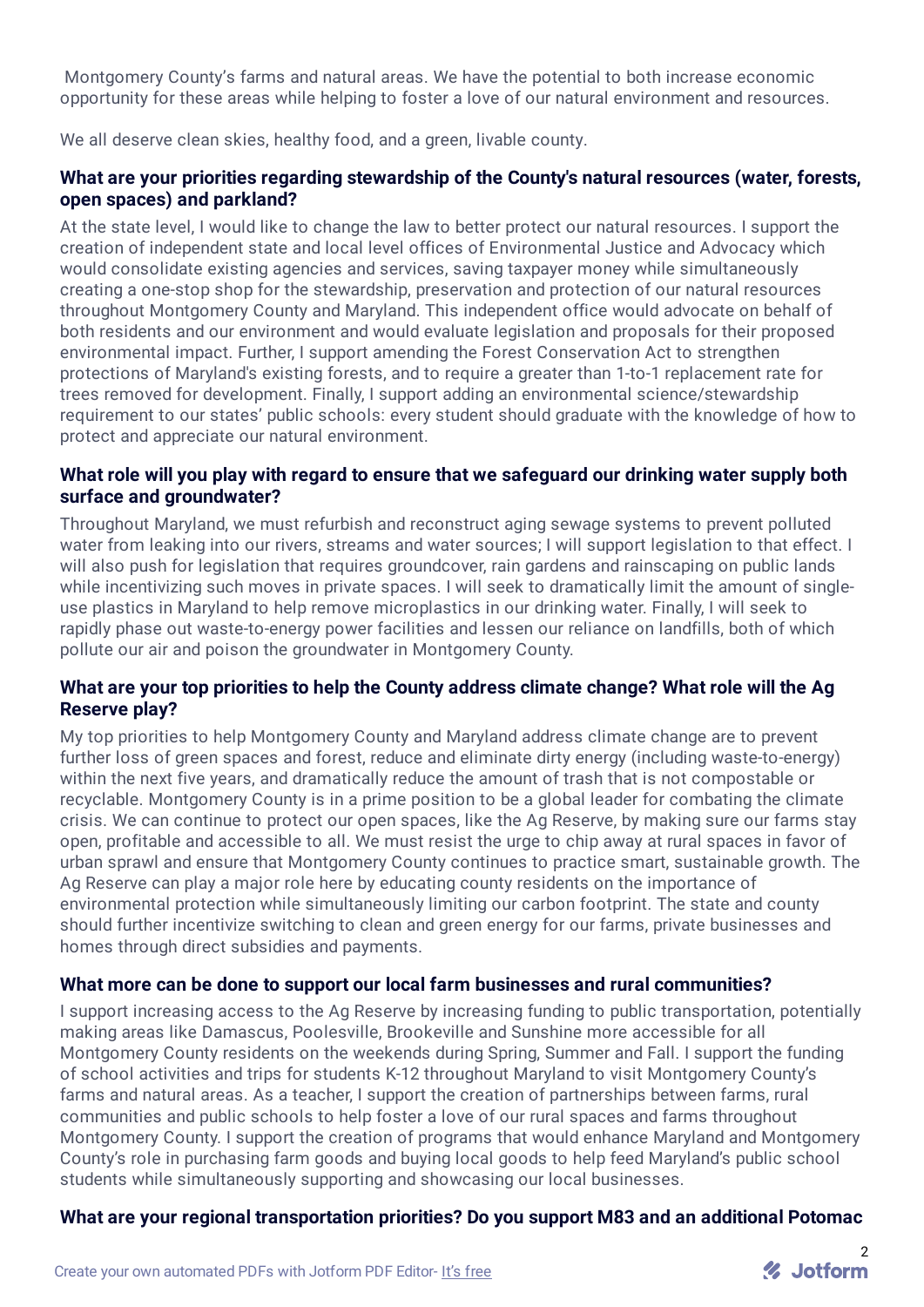### **bridge and outer beltway through the Reserve or adjacent rural zones?**

I strongly support expanding and increasing accessibility for public transportation. I do not support the construction of M83, an additional Potomac bridge or an outer beltway. Such solutions never truly work, and ultimately cause taxpayers to foot the bill for the destruction of our environment, homes, and businesses in favor of roads that will quickly become more congested. More roads usually means more cars.

Instead, Montgomery County and Maryland should explore the creation of more dedicated bus lanes throughout major thoroughfares in the county so that buses and public transportation provide a viable, convenient way of getting to and from various communities. I support truly expanding RideOn and WMATA services to areas like Clarksburg, Damascus and Poolesville so that residents can access the whole county on weekends too! This should be linked with a reduction and/or elimination of fares for public transit so that the greatest number of people are able to use a comprehensive public transit system throughout the county.

#### **How should our County manage its solid waste? What role should incineration, composting and recycling play?**

The whole world needs to dramatically decrease the amount of solid waste it produces, and Montgomery County is no exception. We are fortunate to have a fantastic recycling program in Montgomery County and we should use that to our advantage. In the legislature, I will push to create legislation dramatically limiting the use of single use plastics throughout the state, while further incentivizing the use of recyclable or compostable materials. I will push legislation to create a bottle deposit program for glass and plastic containers.

Montgomery County should follow Howard County's approach and implement county-wide compost collection, starting with an optional opt-in program, and phasing in different communities over time. Combined with bottle-deposits and other initiatives, county-wide composting will reduce our solid waste footprint while we work towards solutions for the solid waste that cannot be composted or recycled.

#### **What are your views on the general plan update "Thrive 2050," both the process and the draft now before the Council?**

I am strongly supportive of Thrive 2050. I believe that as our county grows, our goals and vision for our shared future should grow along with it. Thrive 2050 represents a good attempt to balance our growth with environmental protections, livability and equality for \*all\* Montgomery County residents. Enacting Thrive 2050 will make our communities and county a more equitable and prosperous place for all while simultaneously protecting our green spaces and agricultural heritage. Importantly, Thrive 2050 seeks to increase the types and availability of housing in Montgomery County, which will benefit all of us by making sure all residents can afford to continue to build their futures here.

While I am supportive, I think that the process behind drafting Thrive 2050 limited public engagement by relying on public hearings as a method of gauging public access. County and state government, especially for things of this magnitude, should more actively solicit public opinion from folks who cannot attend public hearings because of work, childcare or other obligations. I support this new draft master plan, but I also support making sure that public feedback and engagement is actively sought from all stakeholders–not just those in the know.

#### **Do you believe that the way that local government branches, state entities, and the public currently interact can be improved? If so, what steps would you take?**

Unfortunately, the ways in which the public and our local and state governments interact are limited and do not serve the interests of all county residents. Generally speaking, participation in the process of government has been limited to those with a strong interest in areas of concern or those who are influential or well-heeled. The advent of social media and Zoom have allowed new venues through which residents can be made aware of new initiatives, provide their input, and request assistance from government entities. But even this increased access has its limitations and often fails to register the voices of people who are already disempowered and disengaged.